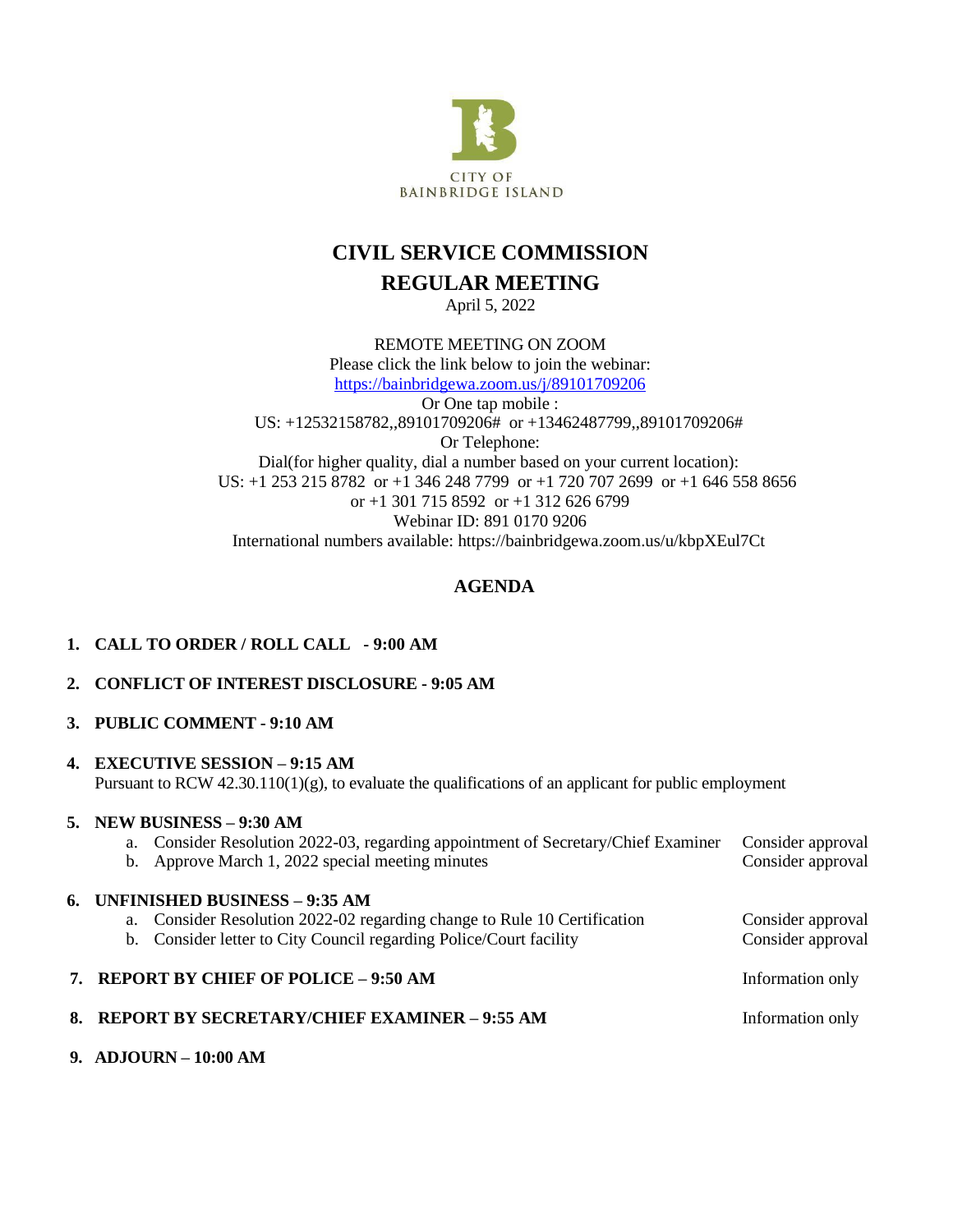Times listed on this agenda are approximate. Public Comment will be taken following discussion of each New Business item.

Americans with Disabilities Act (ADA) accommodations provided upon request. Those requiring special accommodations, please contact Kate **Brown at 206-780-8593 or** [\(kbrown@bainbridgewa.gov](mailto:(kbrown@bainbridgewa.gov) **) by noon on the day preceding the Meeting.**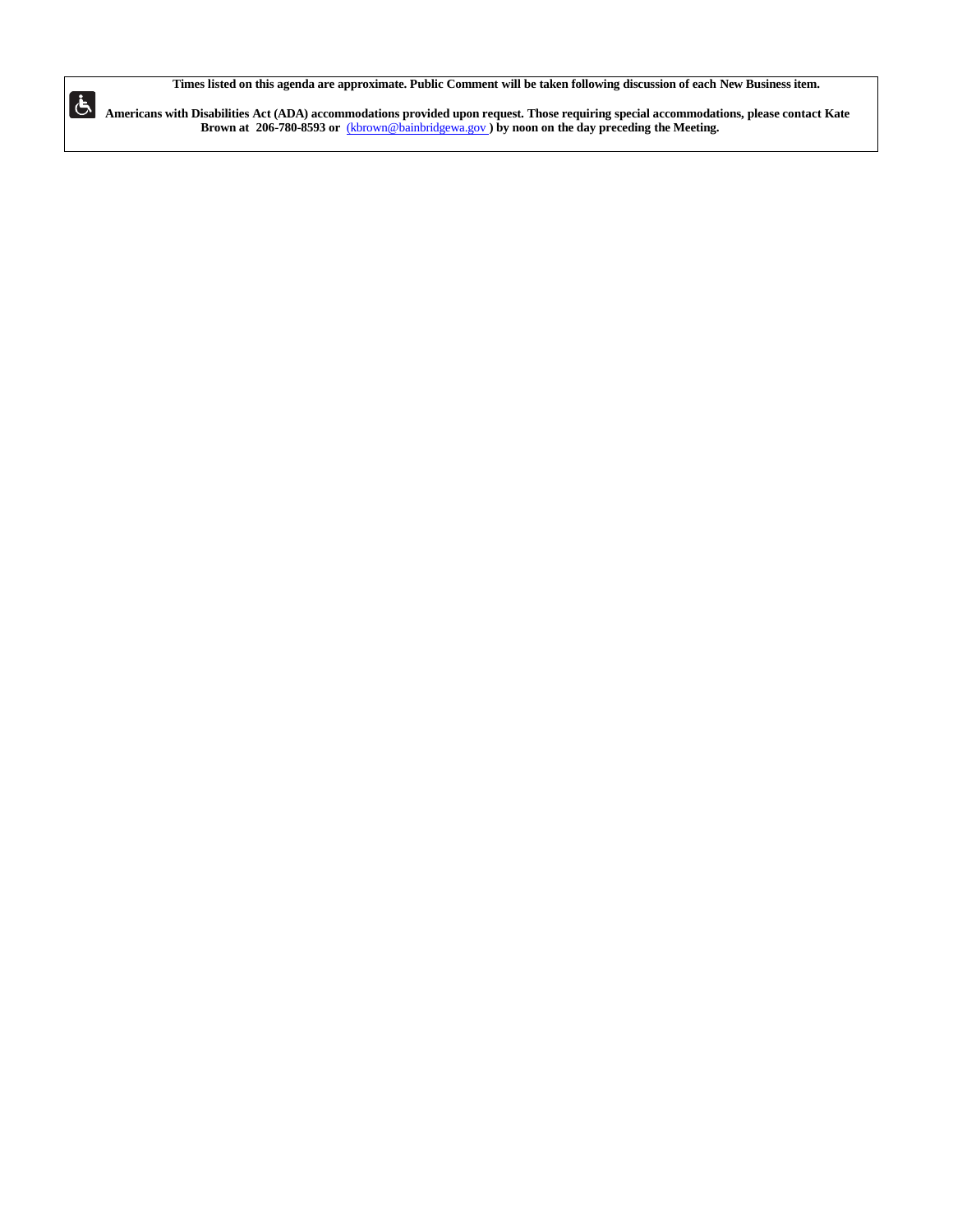#### **RESOLUTION NO. 2022-03**

## **RESOLUTION OF THE BAINBRIDGE ISLAND CIVIL SERVICE COMMISSION TERMINATING THE INTERIM APPOINTMENT OF KATE BROWN AS ITS IINTERIM SECRETARY CHIEF EXAMINER AND ACCEPTING THE APPOINTMENT OF BRENDA LANDOLT TO SERVE AS SECRETARY CHIEF EXAMINER**

WHEREAS, following the resignation of Lena Wilson, the Civil Service Commission accepted Kate Brown to serve as its interim Secretary Chief Examiner;

WHEREAS, in accordance with City ordinance establishing the Civil Service System, the

City Manager has presented Brenda Landolt to the Commission as an employee assigned to assist and serve the Commission as its Secretary Chief Examiner;

WHEREAS, as the Commission finds the appointment to be acceptable, now therefore,

BE IT RESOLVED BY THE BAINBRIDGE ISLAND CIVIL SERVICE COMMISSION AS FOLLOWS:

1. The interim appointment of Kate Brown as Secretary Chief Examiner is hereby terminated. The Commission thanks Ms. Brown for her professionalism and willingness to step in under difficult circumstances.

2. The Commission acknowledges the hiring of Brenda Landolt as a member of the City's Human Resources team and accepts the appointment of Ms. Landolt as its Secretary Chief Examiner.

DATED: , 2022.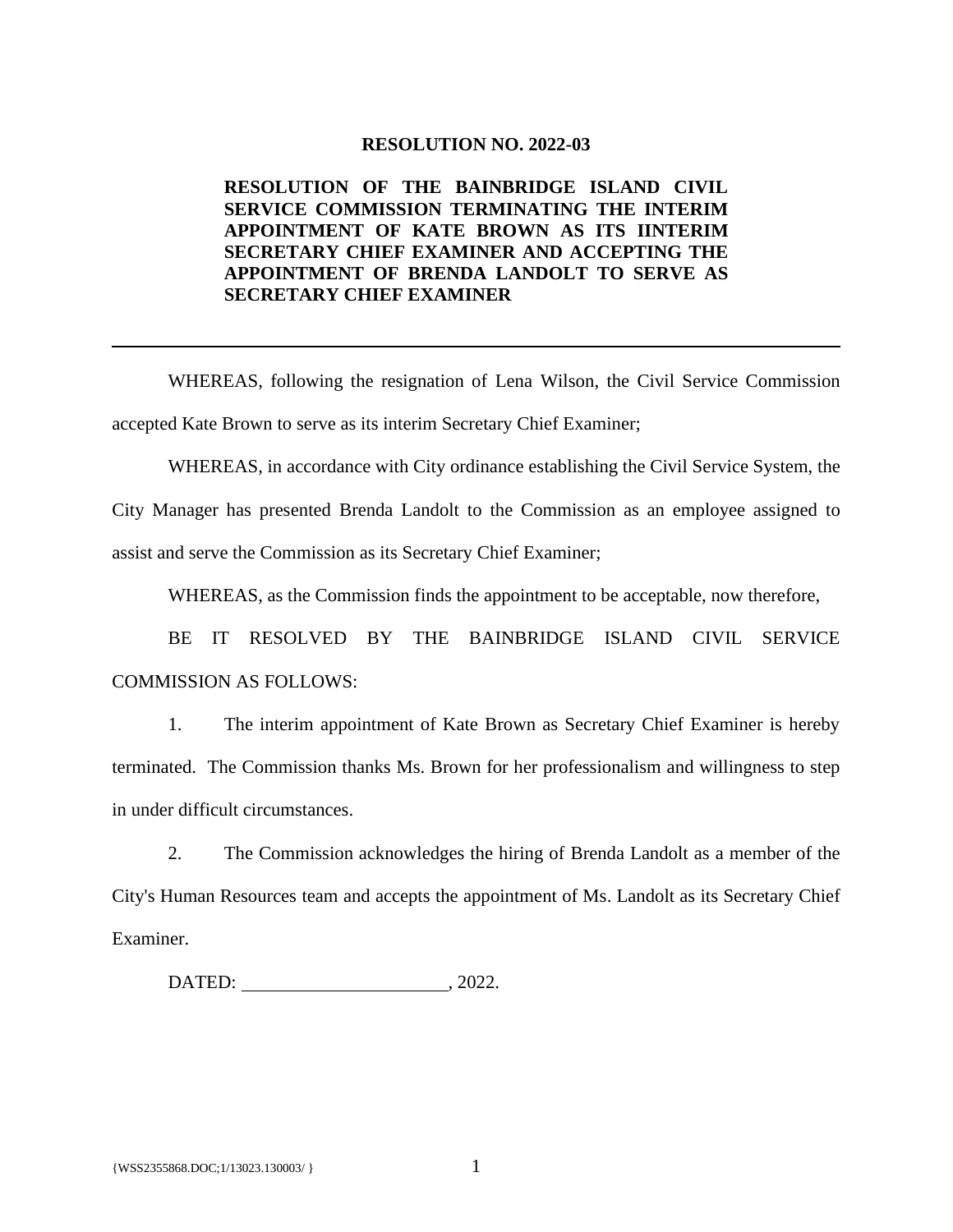## APPROVED BY:

# BAINBRIDGE ISLAND CIVIL SERVICE **COMMISSION**

Melanie McAllester, Chair

Tarrell Decker

Don Rulien

Susie Burdick

John Sandage

ATTEST/AUTHENTICATED:

SECRETARY/CHIEF EXAMINER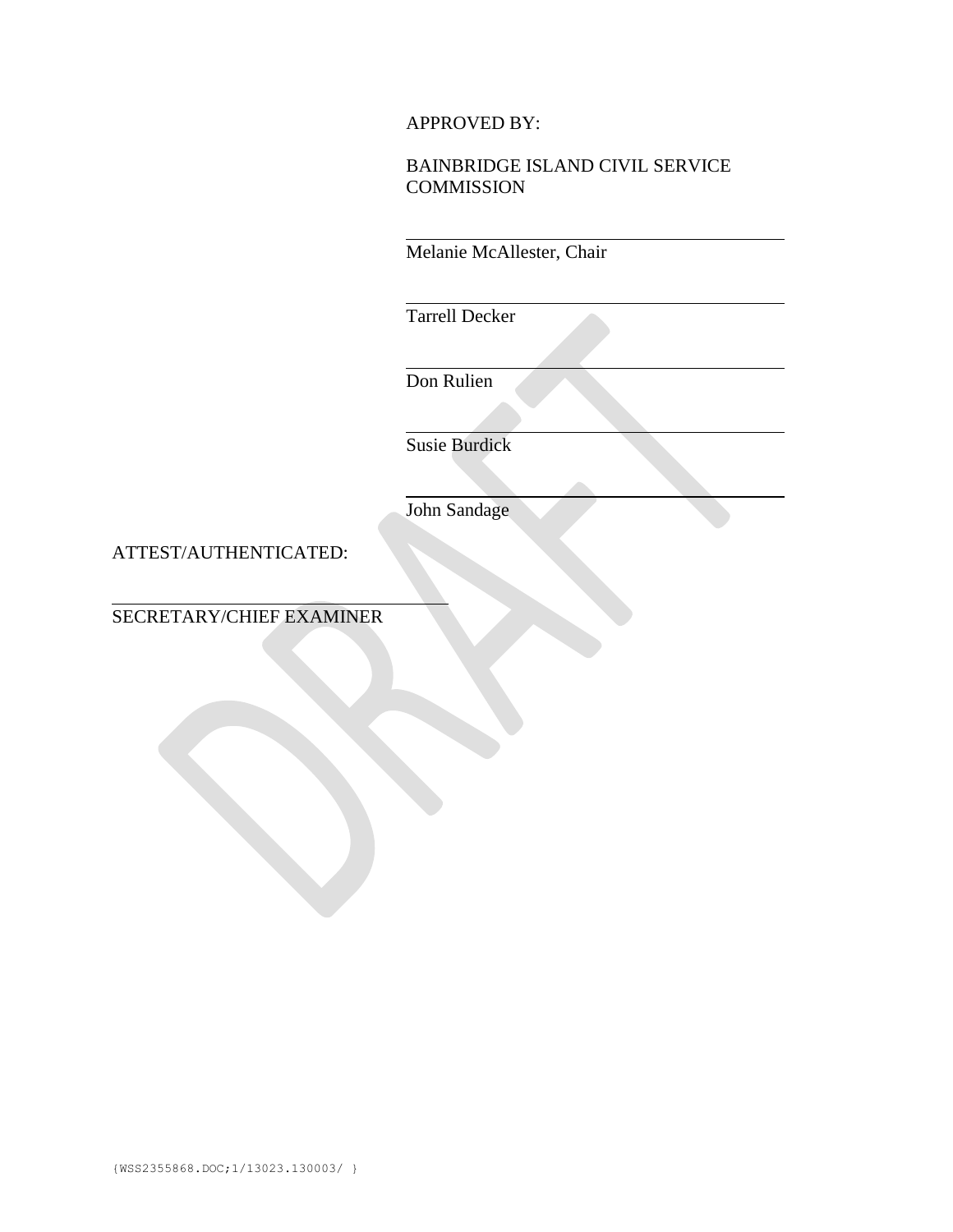

## **MEETING MINUTES**

## **1. CALL TO ORDER / ROLL CALL**

The Civil Service Regular Meeting was held via video conference and was called to order at 9:05 am by Chair Melanie McAllester. Also in attendance were Commissioners Tarry Decker, Susie Burdick, Don Rulien and John Sandage. A quorum was present.

#### **2. CONFLICT OF INTEREST DISCLOSURE**

Each Commissioner reported no conflicts of interest.

#### **3. PUBLIC COMMENT**

No members of the public were in attendance.

#### **4. NEW BUSINESS**

- a. Resolution 2022-01, amending regular meeting day/time MOTION: I move to approve Resolution 2022-01, amending the regular meeting day to the first Tuesday of the month, and the time to 9 am. DECKER/BURDICK: The motion was passed.
- b. Approve January 5, 2022 regular meeting minutes MOTION: I move to approve the January 5, 2022 regular meeting minutes. DECKER/BURDICK: The motion was passed.

#### **5. UNFINISHED BUSINESS**

a. Discuss potential rule changes Attorney Snyder provided an overview of possible changes to the Civil Service Rules to enhance recruiting efforts, and will draft a resolution for the commission to consider at its next meeting.

## **6. REPORT BY CHIEF OF POLICE**

• Chief Clark provided a general update on the activities of the police department.

#### . **7. REPORT BY INTERIM SECRETARY/CHIEF EXAMINER**

• Secretary/Chief Examiner pro tem Kate Brown provided an update on interview timelines.

## 7. **ADJOURNMENT**

The meeting was adjourned at 9:40 am.

Melanie McAllester, Chair **Kate Brown, Secretary/Chief Examiner pro tem**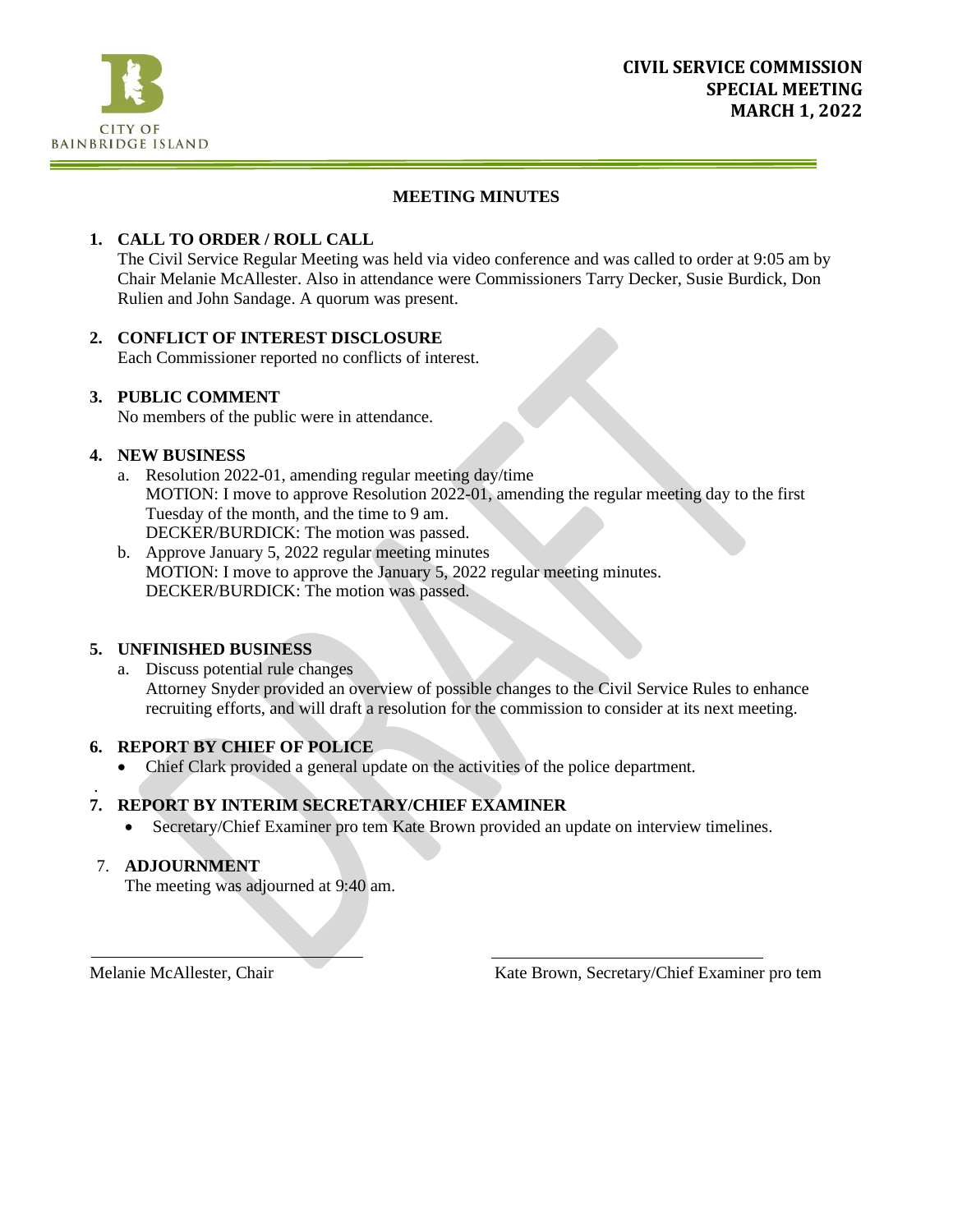#### **RESOLUTION NO. 2022-02**

A RESOLUTION OF THE BAINBRIDGE ISLAND CIVIL SERVICE COMMISSION AMENDING THE PROVISIONS OF RULE 10 CERTIFICATION AND APPOINTMENT, SECTION 10.3.1.1 TO PROVIDE A RULE OF 5 FOR ENTRY AND LATERAL HIRING AND FIXING A TIME WHEN THE SAME SHALL BECOME EFFECTIVE.

WHEREAS, Rule 10 regarding certification and appointment provides for the certification of eligibility registers and hiring lists by the Commission; and

WHEREAS, amendments to the statue governing the state civil service system and the established case law of our state establish a firm basis for the Commission to provide more expanded discretion to the City as the appointing authority in the hiring process; and

WHEREAS, all candidates on an eligible list are fully qualified and have passed the tests established by the Commission and are qualified to serve as police officers; and

WHEREAS, the Commission finds that qualified candidates with comparable scores will in all likelihood perform with similar success during their careers; and

WHEREAS, the Commission deems it to be in the public interest to expand the discretion of the appointing authority in order to find officers who best fit the unique needs of the City of Bainbridge Island, NOW THEREFORE

BE IT RESOLVED BY THE BAINBRIDGE ISLAND CIVIL SERVICE COMMISSION AS FOLLOWS:

**Section 1.** The provisions of **Rule 10 CERTIFICATION AND APPOINTMENT, SECTION 10.3.1.1 is** hereby amended to read as follows:

## **RULE 10 CERTIFICATION AND APPOINTMENT**

\* \* \*.

10.3.1.1 Except as otherwise provided in Rule 10, Wwhen a vacancy is to be filled, the secretary chief examiner shall certify to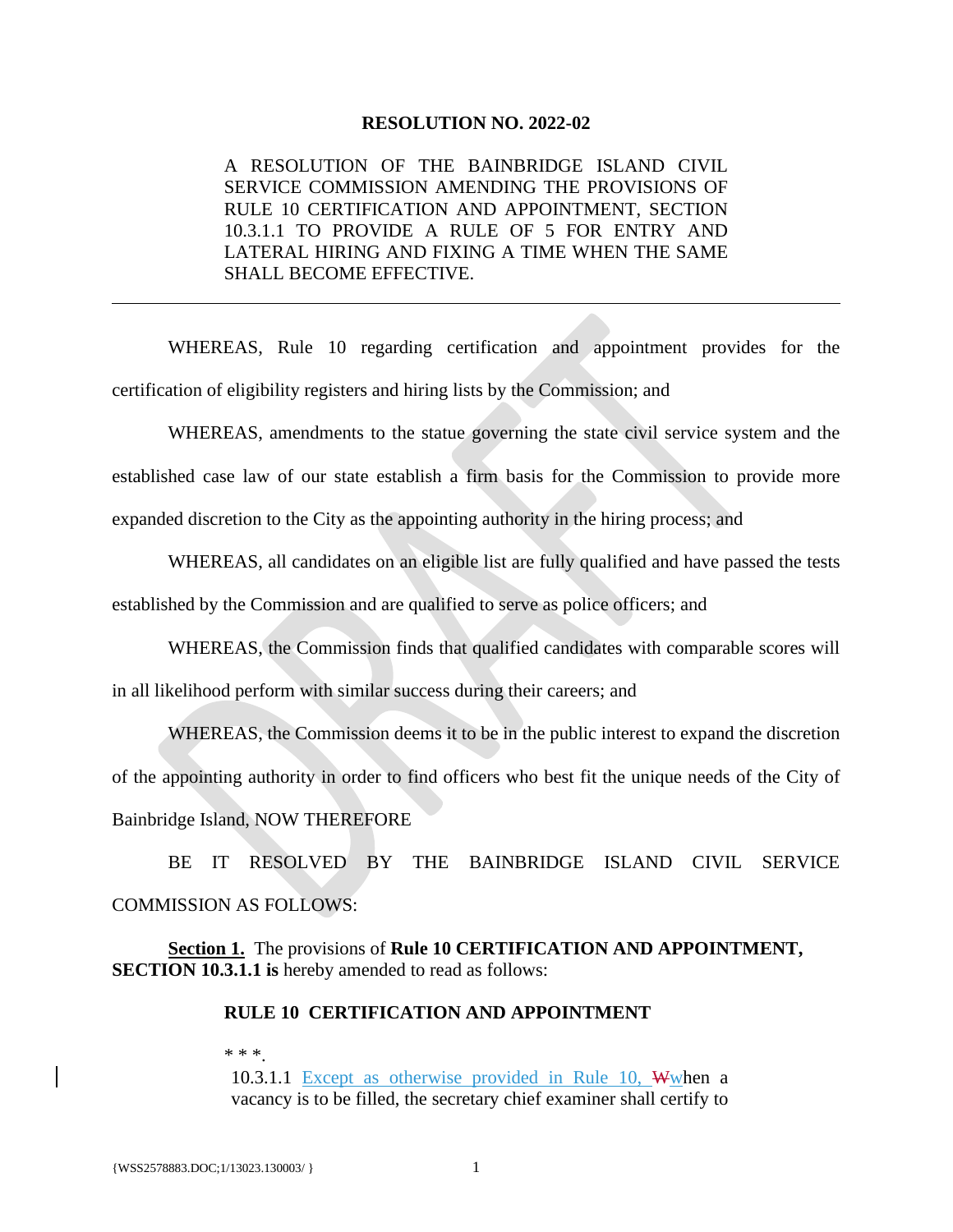the chief of police the names of the three available eligibles who stand highest on the appropriate register (except as otherwise provided in this Rule 10). In entry and lateral processes, the Secretary Chief Examiner shall certify the names of the top five available eligibles. In promotional examinations, the Secretary Chief Examiner shall certify the names of the top three available eligibles.

**Section 2. Effective Date.** The provisions of this rule change shall be effective from and after its passage by the Commission.

| RESOLVED this <u>quality day</u> of <u>quality of</u> | $\_$ , 2022.                                         |
|-------------------------------------------------------|------------------------------------------------------|
|                                                       | <b>APPROVED BY:</b>                                  |
|                                                       | <b>BAINBRIDGE ISLAND</b><br>CIVIL SERVICE COMMISSION |
|                                                       |                                                      |
|                                                       | Melanie McAllester (Chair)                           |
|                                                       | <b>Tarrell Decker</b>                                |
|                                                       | Don Rulien                                           |
|                                                       |                                                      |
|                                                       | <b>Susan Burdick</b>                                 |
|                                                       | John Sandage                                         |
| ATTEST/AUTHENTICATED:                                 |                                                      |
|                                                       |                                                      |

KATE BROWN, INTERIM SECRETARY/CHIEF EXAMINER